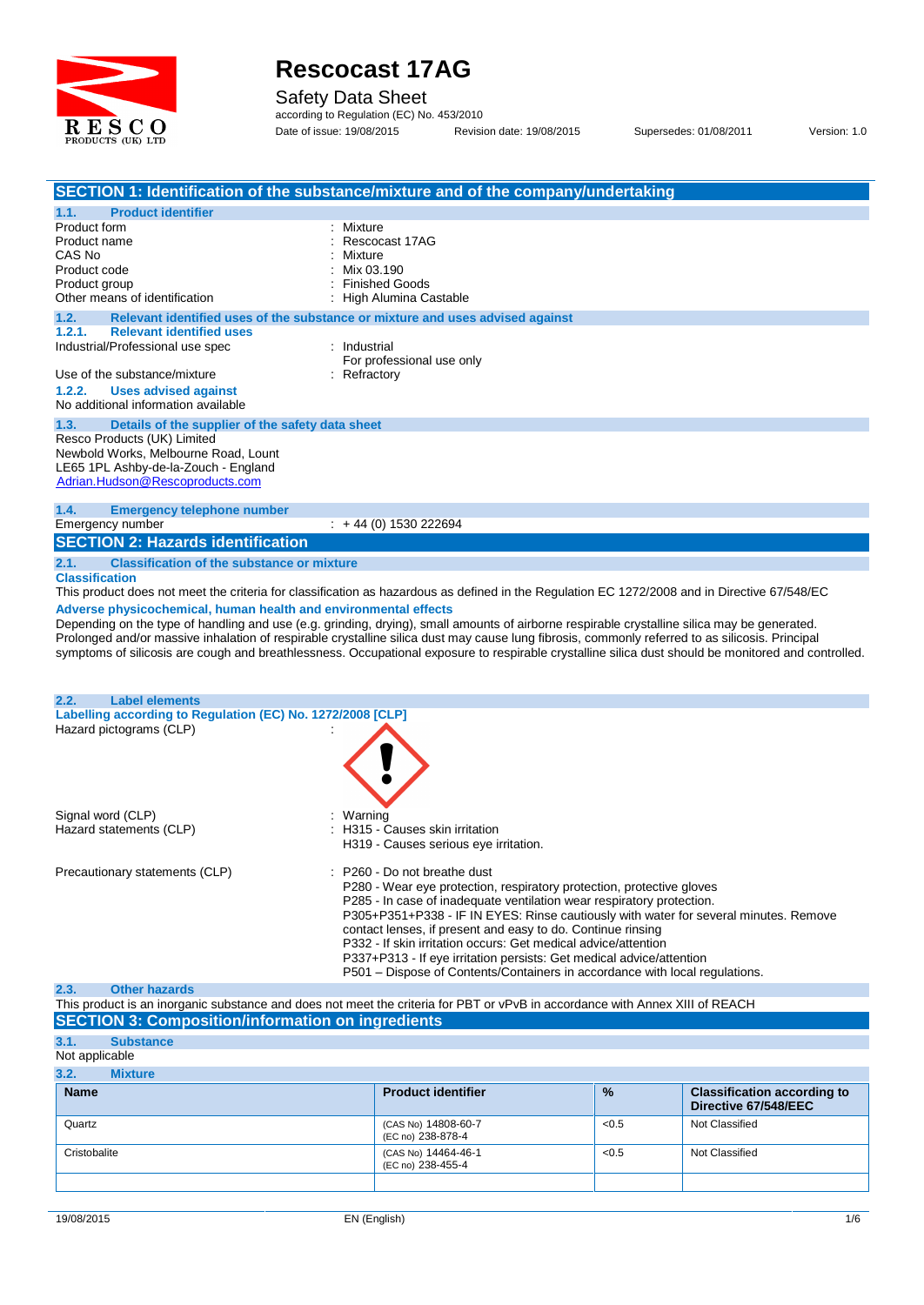Safety Data Sheet

according to Regulation (EC) No. 453/2010

| <b>Name</b>                                                                                            | <b>Product identifier</b>                                                                                                                                                                                                                  | %     | <b>Classification according to</b><br><b>Regulation (EC) No.</b><br>1272/2008 [CLP] |  |  |
|--------------------------------------------------------------------------------------------------------|--------------------------------------------------------------------------------------------------------------------------------------------------------------------------------------------------------------------------------------------|-------|-------------------------------------------------------------------------------------|--|--|
| Quartz                                                                                                 | (CAS No) 14808-60-7<br>(EC no) 238-878-4                                                                                                                                                                                                   | < 0.5 | Not Classified                                                                      |  |  |
| Cristobalite                                                                                           | (CAS No) 14464-46-1<br>(EC no) 238-455-4                                                                                                                                                                                                   | < 0.5 | Not Classified                                                                      |  |  |
| <b>SECTION 4: First aid measures</b>                                                                   |                                                                                                                                                                                                                                            |       |                                                                                     |  |  |
| 4.1.<br><b>Description of first aid measures</b>                                                       |                                                                                                                                                                                                                                            |       |                                                                                     |  |  |
| First-aid measures general                                                                             | : Never give anything by mouth to an unconscious person. If you feel unwell, seek medical                                                                                                                                                  |       |                                                                                     |  |  |
|                                                                                                        | advice (show the label where possible).                                                                                                                                                                                                    |       |                                                                                     |  |  |
| First-aid measures after inhalation                                                                    | : Remove person to fresh air and keep comfortable for breathing. Allow victim to breathe fresh                                                                                                                                             |       |                                                                                     |  |  |
|                                                                                                        | air. Allow the victim to rest.                                                                                                                                                                                                             |       |                                                                                     |  |  |
| First-aid measures after skin contact<br>First-aid measures after eye contact                          | : Wash with plenty of soap and water.<br>: IF IN EYES: Rinse cautiously with water for several minutes. Remove contact lenses, if present                                                                                                  |       |                                                                                     |  |  |
|                                                                                                        |                                                                                                                                                                                                                                            |       |                                                                                     |  |  |
| First-aid measures after ingestion                                                                     | and easy to do. Continue rinsing. Rinse eyes with water as a precaution.<br>: Rinse mouth. Do NOT induce vomiting. Obtain emergency medical attention. Call a poison<br>centre or a doctor if you feel unwell.                             |       |                                                                                     |  |  |
| 4.2.<br>Most important symptoms and effects, both acute and delayed                                    |                                                                                                                                                                                                                                            |       |                                                                                     |  |  |
| Symptoms/injuries after inhalation                                                                     | : Danger of damage to health by prolonged exposure through inhalation.                                                                                                                                                                     |       |                                                                                     |  |  |
| Symptoms/injuries after skin contact                                                                   | Causes skin irritation.                                                                                                                                                                                                                    |       |                                                                                     |  |  |
| Symptoms/injuries after eye contact                                                                    | : Causes eye irritation.                                                                                                                                                                                                                   |       |                                                                                     |  |  |
| 4.3.<br>Indication of any immediate medical attention and special treatment needed                     |                                                                                                                                                                                                                                            |       |                                                                                     |  |  |
| No additional information available                                                                    |                                                                                                                                                                                                                                            |       |                                                                                     |  |  |
| <b>SECTION 5: Firefighting measures</b>                                                                |                                                                                                                                                                                                                                            |       |                                                                                     |  |  |
| 5.1.<br><b>Extinguishing media</b>                                                                     |                                                                                                                                                                                                                                            |       |                                                                                     |  |  |
| Suitable extinguishing media                                                                           | : Use extinguishing media appropriate for surrounding fire.                                                                                                                                                                                |       |                                                                                     |  |  |
| Unsuitable extinguishing media                                                                         | : No unsuitable extinguishing media known.                                                                                                                                                                                                 |       |                                                                                     |  |  |
| 5.2.<br>Special hazards arising from the substance or mixture                                          |                                                                                                                                                                                                                                            |       |                                                                                     |  |  |
| Fire hazard                                                                                            | : Not flammable.                                                                                                                                                                                                                           |       |                                                                                     |  |  |
| Explosion hazard                                                                                       | : None.                                                                                                                                                                                                                                    |       |                                                                                     |  |  |
| Hazardous decomposition products in case of<br>fire                                                    | : None.                                                                                                                                                                                                                                    |       |                                                                                     |  |  |
| 5.3.<br><b>Advice for firefighters</b>                                                                 |                                                                                                                                                                                                                                            |       |                                                                                     |  |  |
| Firefighting instructions                                                                              | : Exercise caution when fighting any chemical fire. Prevent fire-fighting water from entering                                                                                                                                              |       |                                                                                     |  |  |
|                                                                                                        | environment.                                                                                                                                                                                                                               |       |                                                                                     |  |  |
| Protection during firefighting                                                                         | Do not enter fire area without proper protective equipment, including respiratory protection. Do<br>not attempt to take action without suitable protective equipment. Self-contained breathing<br>apparatus. Complete protective clothing. |       |                                                                                     |  |  |
| <b>SECTION 6: Accidental release measures</b>                                                          |                                                                                                                                                                                                                                            |       |                                                                                     |  |  |
| 6.1.<br>Personal precautions, protective equipment and emergency procedures                            |                                                                                                                                                                                                                                            |       |                                                                                     |  |  |
| For non-emergency personnel<br>6.1.1.                                                                  |                                                                                                                                                                                                                                            |       |                                                                                     |  |  |
| <b>Emergency procedures</b>                                                                            | : Do not breathe dust. Avoid airborne dust generation, wear personal protective equipment in                                                                                                                                               |       |                                                                                     |  |  |
|                                                                                                        | compliance with national legislation.                                                                                                                                                                                                      |       |                                                                                     |  |  |
| 6.1.2.<br>For emergency responders                                                                     |                                                                                                                                                                                                                                            |       |                                                                                     |  |  |
| Protective equipment                                                                                   | Do not attempt to take action without suitable protective equipment. Equip clean-up crew with                                                                                                                                              |       |                                                                                     |  |  |
|                                                                                                        | proper protection. For further information refer to section 8: "Exposure controls/personal                                                                                                                                                 |       |                                                                                     |  |  |
|                                                                                                        | protection".                                                                                                                                                                                                                               |       |                                                                                     |  |  |
| <b>Emergency procedures</b>                                                                            | Ventilate area.                                                                                                                                                                                                                            |       |                                                                                     |  |  |
| 6.2.<br><b>Environmental precautions</b>                                                               |                                                                                                                                                                                                                                            |       |                                                                                     |  |  |
| Avoid release to the environment. Prevent entry to sewers and public waters.                           |                                                                                                                                                                                                                                            |       |                                                                                     |  |  |
| Methods and material for containment and cleaning up<br>6.3.                                           |                                                                                                                                                                                                                                            |       |                                                                                     |  |  |
| Methods for cleaning up                                                                                | Avoid dry sweeping and use water spraying or vacuum cleaning systems to prevent airborne<br>dust generation. Wear personal protective equipment in compliance with national legislation.                                                   |       |                                                                                     |  |  |
| Other information                                                                                      | : Dispose of materials or solid residues at an authorized site.                                                                                                                                                                            |       |                                                                                     |  |  |
| <b>Reference to other sections</b><br>6.4.                                                             |                                                                                                                                                                                                                                            |       |                                                                                     |  |  |
| See Heading 8. Exposure controls and personal protection. For further information refer to section 13. |                                                                                                                                                                                                                                            |       |                                                                                     |  |  |
| <b>SECTION 7: Handling and storage</b>                                                                 |                                                                                                                                                                                                                                            |       |                                                                                     |  |  |
| 7.1.<br><b>Precautions for safe handling</b><br>Precautions for safe handling                          | : Ensure good ventilation of the work station. Wear personal protective equipment. Do not handle                                                                                                                                           |       |                                                                                     |  |  |
|                                                                                                        | until all safety precautions have been read and understood. Avoid raising dust. Avoid contact                                                                                                                                              |       |                                                                                     |  |  |
|                                                                                                        | with skin and eyes. Do not breathe dust.                                                                                                                                                                                                   |       |                                                                                     |  |  |
| Hygiene measures                                                                                       | Wash hands and other exposed areas with mild soap and water before eating, drinking or                                                                                                                                                     |       |                                                                                     |  |  |
|                                                                                                        | smoking and when leaving work. Do not eat, drink or smoke when using this product. Always<br>wash hands after handling the product.                                                                                                        |       |                                                                                     |  |  |
| Conditions for safe storage, including any incompatibilities<br>7.2.                                   |                                                                                                                                                                                                                                            |       |                                                                                     |  |  |
| Storage conditions                                                                                     | Store this product in a dry location where it can be protected from the elements.                                                                                                                                                          |       |                                                                                     |  |  |
| Incompatible products                                                                                  | Strong bases. Strong acids.                                                                                                                                                                                                                |       |                                                                                     |  |  |
| Incompatible materials                                                                                 | Strong acids, bases.                                                                                                                                                                                                                       |       |                                                                                     |  |  |
| 19/08/2015                                                                                             | EN (English)                                                                                                                                                                                                                               |       | 2/6                                                                                 |  |  |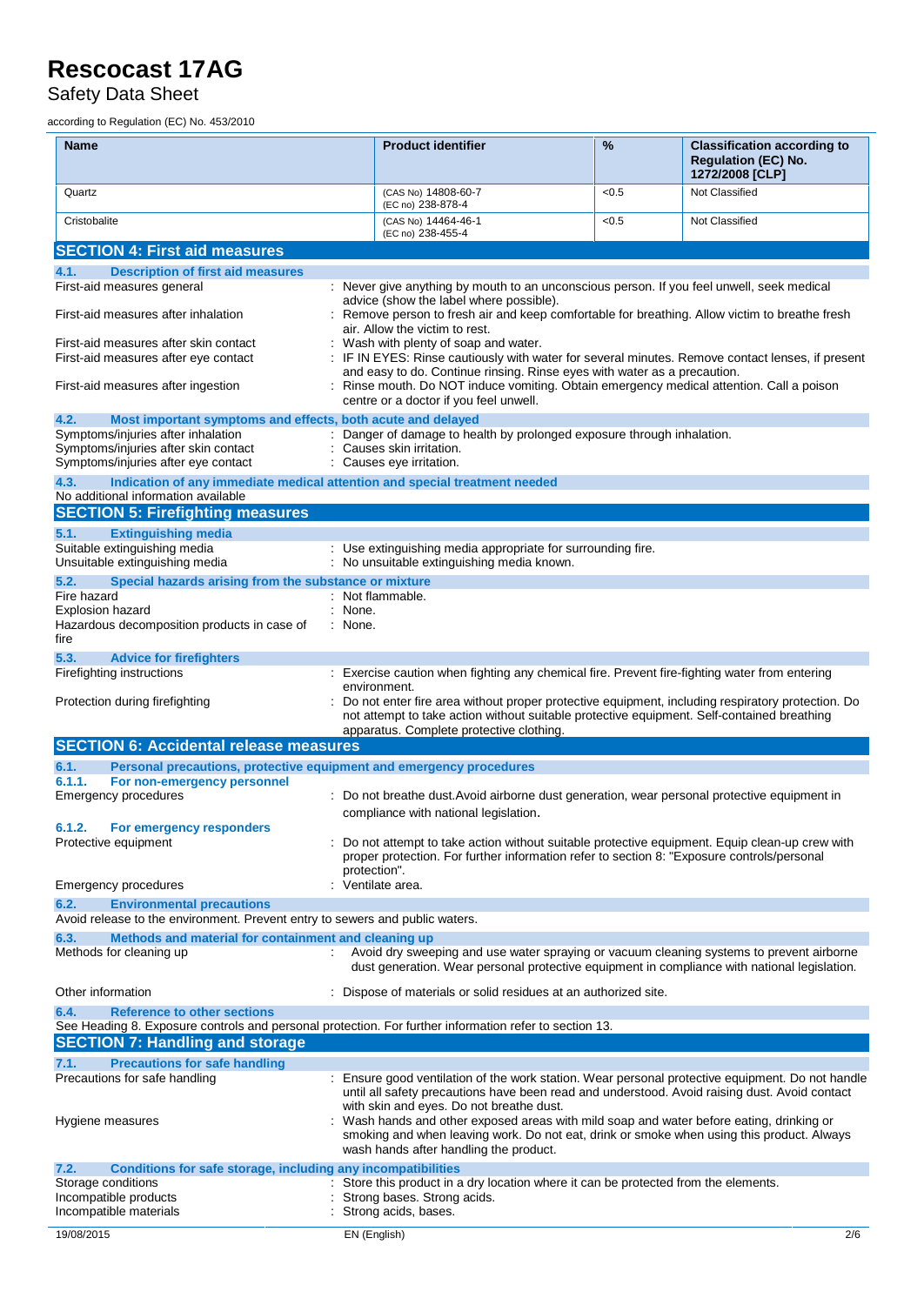Safety Data Sheet

according to Regulation (EC) No. 453/2010

#### **7.3. Specific end use(s)**

If you require advice on specific uses, please contact your supplier or check the Good Practice Guide referred to in section 16.

| <b>SECTION 8: Exposure controls/personal protection</b> |                                      |                                          |  |  |  |  |
|---------------------------------------------------------|--------------------------------------|------------------------------------------|--|--|--|--|
| <b>Control parameters</b><br>8.1.                       |                                      |                                          |  |  |  |  |
| Quartz (14808-60-7)                                     |                                      |                                          |  |  |  |  |
| Belgium                                                 | Limit value $(mg/m3)$                | $0.1$ mg/m <sup>3</sup>                  |  |  |  |  |
| France                                                  | $VME$ (mg/m <sup>3</sup> )           | 0.1A                                     |  |  |  |  |
| Sweden                                                  | AFS 2011:18 LLV (mg/m <sup>3</sup> ) | mg/m <sup>3</sup> respirable dust<br>0.1 |  |  |  |  |
| Norway                                                  | Limit value (mg/m <sup>3</sup> )     | $0.1$ mg/m <sup>3</sup>                  |  |  |  |  |
| United Kingdom                                          | WEL TWA (mg/m <sup>3</sup> )         | 0.1R                                     |  |  |  |  |
| Germany                                                 | MAK OEL (mg/m <sup>3</sup> )         | Note $(1)$                               |  |  |  |  |
| Italy                                                   | ACGIH TLV (mg/m <sup>3</sup> )       | $0.05$ mg/m <sup>3</sup>                 |  |  |  |  |
| Spain                                                   | ITC Limit Value (mg/m <sup>3</sup> ) | $0.1 \text{ mg/m}^3$                     |  |  |  |  |
| <b>Cristobalite (14464-46-1)</b>                        |                                      |                                          |  |  |  |  |
| Belgium                                                 | Limit value $(mg/m3)$                | $0.05$ mg/m <sup>3</sup>                 |  |  |  |  |
| France                                                  | $VME$ (mg/m <sup>3</sup> )           | 0.05A                                    |  |  |  |  |
| Sweden                                                  | AFS 2011:18 LLV (mg/m <sup>3</sup> ) | $0.05$ mg/m <sup>3</sup> respirable dust |  |  |  |  |
| Norway                                                  | Limit value $(mg/m3)$                | $0.05$ mg/m <sup>3</sup>                 |  |  |  |  |
| United Kingdom                                          | WEL TWA (mg/m <sup>3</sup> )         | 0.1 R                                    |  |  |  |  |
| Germany                                                 | MAK OEL $(mg/m3)$                    | Note $(1)$                               |  |  |  |  |
| Italy                                                   | ACGIH TLV (mg/m <sup>3</sup> )       | $0.05 \,\mathrm{mg/m^3}$                 |  |  |  |  |
| Spain                                                   | ITC Limit Value (mg/m <sup>3</sup> ) | $0.05 \text{ mg/m}^3$                    |  |  |  |  |

Note (1): Germany has no OEL for quartz. Employers are obliged to minimize exposure as much as possible, and to follow certain protective measures.

#### **8.2. Exposure controls**

Appropriate engineering controls : Ensure good ventilation of the work station.

Personal protective equipment : Pictogram(s) indicating the obligation of wearing personal protective equipment (PPE).



| Hand protection                                    | : Wear protective gloves                                                                  |
|----------------------------------------------------|-------------------------------------------------------------------------------------------|
| Eye protection                                     | : Chemical goggles or safety glasses.                                                     |
| Skin and body protection                           | : Wear suitable protective clothing                                                       |
| Respiratory protection                             | : Wear appropriate mask                                                                   |
| Environmental exposure controls                    | : Avoid release to the environment.                                                       |
| Other information                                  | : Do not eat, drink or smoke during use. Avoid Generation of dust when cutting / grinding |
|                                                    | installed product.                                                                        |
| <b>CECTION 0. Dhugical and shamical proportion</b> |                                                                                           |

#### **SECTION 9: Physical and chemical properties**

| Information on basic physical and chemical properties<br>9.1. |                                   |     |
|---------------------------------------------------------------|-----------------------------------|-----|
| Physical state                                                | : Solid                           |     |
| Appearance<br>Colour                                          | Granular mixture.<br>White.       |     |
| Odour                                                         | Earthy Odor.                      |     |
| Odour threshold                                               | : Not applicable                  |     |
| рH                                                            | : No data available               |     |
| Relative evaporation rate (butylacetate=1)                    | : Not applicable                  |     |
| Relative evaporation rate (ether=1)<br>Melting point          | : Not applicable<br>: $>$ 1870 °C |     |
| Freezing point                                                | : Not applicable                  |     |
| Boiling point                                                 | : Not applicable                  |     |
| Flash point                                                   | Not applicable                    |     |
| Critical temperature<br>Auto-ignition temperature             | Not applicable<br>Not applicable  |     |
| Decomposition temperature                                     | : No data available               |     |
| Flammability (solid, gas)                                     | None<br>٠<br>Non flammable        |     |
| Vapour pressure                                               | : Not Applicable                  |     |
| Vapour pressure at 50 °C<br>Critical pressure                 | Not Applicable<br>Not applicable  |     |
| 19/08/2015                                                    | EN (English)                      | 3/6 |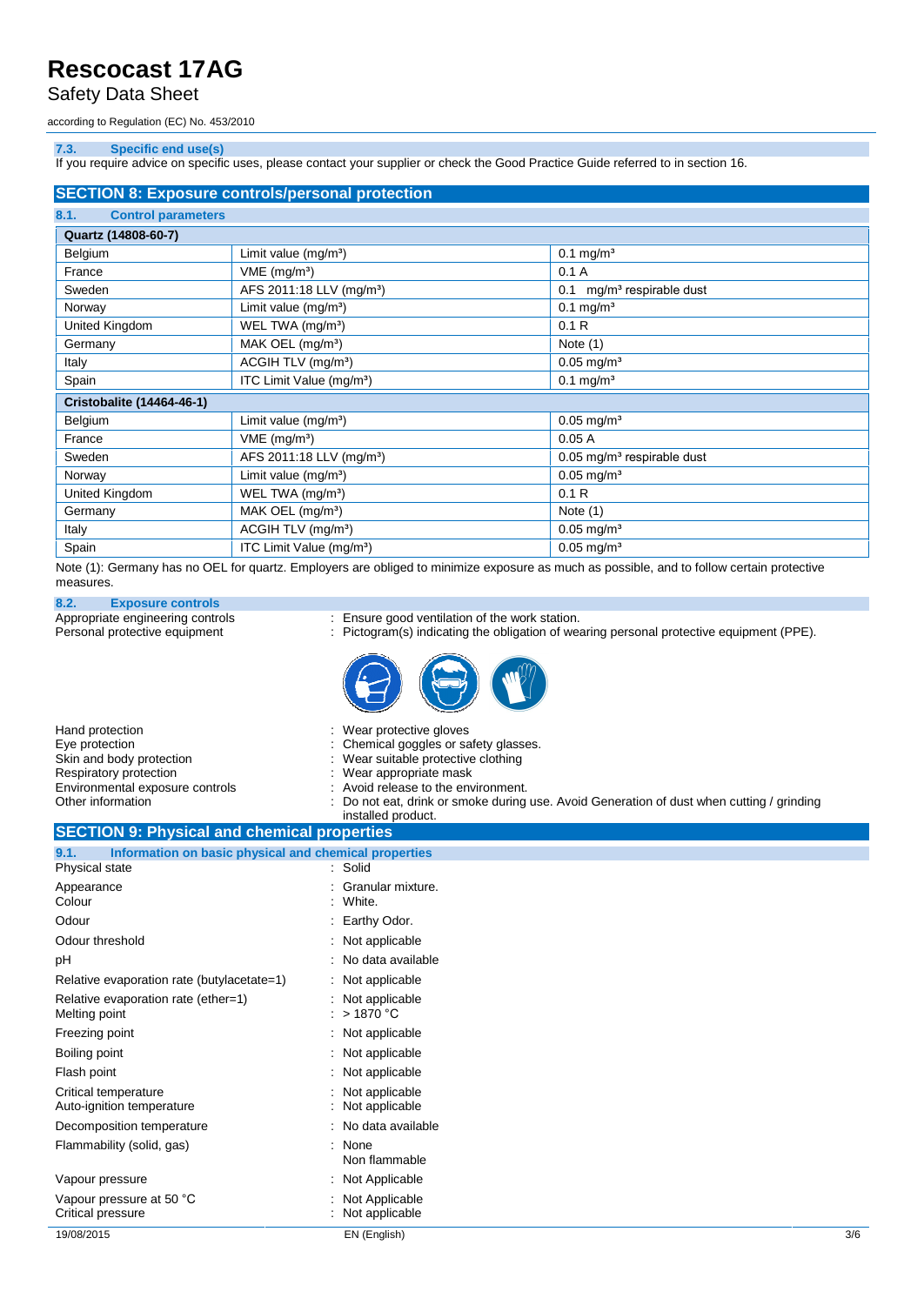#### Safety Data Sheet

| according to Regulation (EC) No. 453/2010 |                     |
|-------------------------------------------|---------------------|
| Relative vapour density at 20 °C          | : No data available |
| Relative density                          | : No data available |
| Solubility                                | : Water: Slight     |
| Log Pow                                   | : No data available |
| Viscosity, kinematic                      | : Not applicable    |
| Viscosity, dynamic                        | : Not Applicable    |
| Explosive properties                      | : No data available |
| Oxidising properties                      | : No data available |
| <b>Explosive limits</b>                   | : Not applicable    |

#### **9.2. Other information** No additional information available

|  |  | <b>SECTION 10: Stability and reactivity</b> |  |
|--|--|---------------------------------------------|--|
|  |  |                                             |  |
|  |  |                                             |  |

| 10.1.              | <b>Reactivity</b>                            |                                                                                     |
|--------------------|----------------------------------------------|-------------------------------------------------------------------------------------|
| Hydraulic setting. |                                              |                                                                                     |
| 10.2.              | <b>Chemical stability</b>                    |                                                                                     |
| Not established.   |                                              |                                                                                     |
| 10.3.              | <b>Possibility of hazardous reactions</b>    |                                                                                     |
| Not established.   |                                              |                                                                                     |
| 10.4.              | <b>Conditions to avoid</b>                   |                                                                                     |
|                    | Avoid dust formation.                        |                                                                                     |
| 10.5.              | Incompatible materials                       |                                                                                     |
|                    | Strong acids. Strong bases.                  |                                                                                     |
| 10.6.              | <b>Hazardous decomposition products</b>      |                                                                                     |
| None.              |                                              |                                                                                     |
|                    | <b>SECTION 11: Toxicological information</b> |                                                                                     |
| 11.1.              | Information on toxicological effects         |                                                                                     |
| Acute toxicity     |                                              | : Not classified (Based on available data, the classification criteria are not met) |
|                    | Skin corrosion/irritation                    | : Not classified (Based on available data, the classification criteria are not met) |
|                    | Serious eye damage/irritation                | : Not classified (Based on available data, the classification criteria are not met) |

| Respiratory or skin sensitisation                      | : Not classified (Based on available data, the classification criteria are not met) |
|--------------------------------------------------------|-------------------------------------------------------------------------------------|
| Germ cell mutagenicity                                 | : Not classified (Based on available data, the classification criteria are not met) |
| Carcinogenicity                                        | : Not classified (Based on available data, the classification criteria are not met) |
| Reproductive toxicity                                  | : Not classified (Based on available data, the classification criteria are not met) |
| Specific target organ toxicity (single exposure)       | : Not classified (Based on available data, the classification criteria are not met) |
| Specific target organ toxicity (repeated<br>exposure)  | : Not classified (Based on available data, the classification criteria are not met) |
| Aspiration hazard                                      | : Not classified (Based on available data, the classification criteria are not met) |
| Potential adverse human health effects and<br>symptoms | : Not classified (Based on available data, the classification criteria are not met) |

| <b>SECTION 12: Ecological information</b>     |                                                                                                                           |
|-----------------------------------------------|---------------------------------------------------------------------------------------------------------------------------|
| <b>Toxicity</b><br>12.1.                      |                                                                                                                           |
| Ecology - general                             | : The product is not considered harmful to aquatic organisms or to cause long-term adverse<br>effects in the environment. |
| 12.2.<br><b>Persistence and degradability</b> |                                                                                                                           |
| <b>Rescocast 17AG (Mixture)</b>               |                                                                                                                           |
| Persistence and degradability                 | Not established.                                                                                                          |
| Quartz (14808-60-7)                           |                                                                                                                           |
| Persistence and degradability                 | Biodegradability: not applicable.                                                                                         |
| Biochemical oxygen demand (BOD)               | Not applicable                                                                                                            |
| Chemical oxygen demand (COD)                  | Not applicable                                                                                                            |
| <b>ThOD</b>                                   | Not applicable                                                                                                            |
| BOD (% of ThOD)                               | Not applicable                                                                                                            |
| cristobalite (14464-46-1)                     |                                                                                                                           |
| Persistence and degradability                 | Biodegradability: not applicable.                                                                                         |
| Biochemical oxygen demand (BOD)               | Not applicable                                                                                                            |
| Chemical oxygen demand (COD)                  | Not applicable                                                                                                            |
| <b>ThOD</b>                                   | Not applicable                                                                                                            |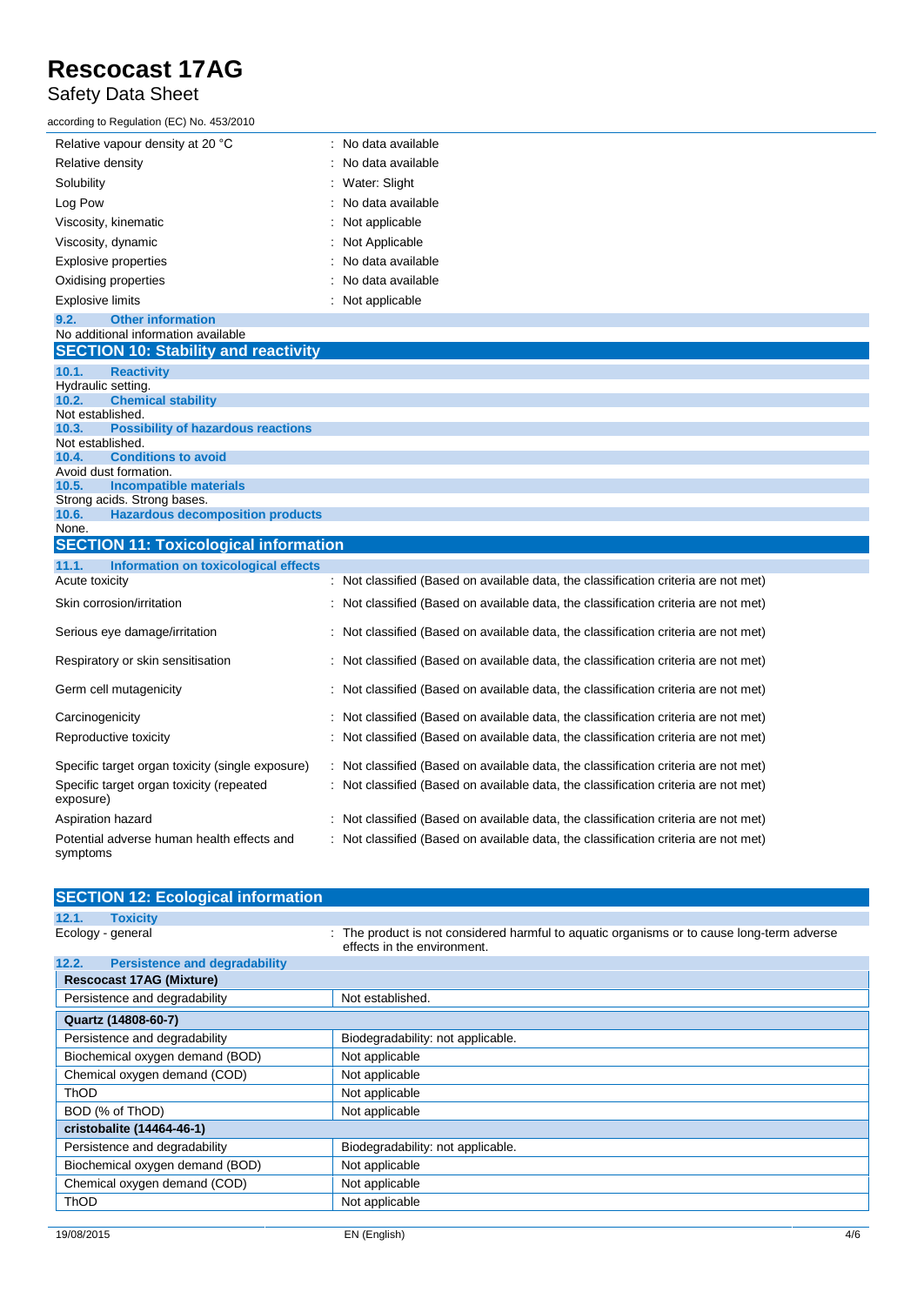Safety Data Sheet

according to Regulation (EC) No. 453/2010

| Quartz (14808-60-7)                                                                                 |                                                                                                |
|-----------------------------------------------------------------------------------------------------|------------------------------------------------------------------------------------------------|
| BOD (% of ThOD)                                                                                     | Not applicable                                                                                 |
| 12.3.<br><b>Bioaccumulative potential</b>                                                           |                                                                                                |
| <b>Rescocast 17AG (Mixture)</b>                                                                     |                                                                                                |
| Bioaccumulative potential                                                                           | Not established.                                                                               |
| Quartz (14808-60-7)                                                                                 |                                                                                                |
| Log Pow                                                                                             | Not applicable                                                                                 |
| Bioaccumulative potential                                                                           | No bioaccumulation data available.                                                             |
| Cristobalite (14464-46-1)                                                                           |                                                                                                |
| Log Pow                                                                                             | Not applicable                                                                                 |
| Bioaccumulative potential                                                                           | No bioaccumulation data available.                                                             |
| 12.4.<br><b>Mobility in soil</b>                                                                    |                                                                                                |
| No additional information available                                                                 |                                                                                                |
| 12.5.<br><b>Results of PBT and vPvB assessment</b>                                                  |                                                                                                |
| No additional information available<br><b>Other adverse effects</b><br>12.6.                        |                                                                                                |
| Additional information                                                                              | : Avoid release to the environment                                                             |
| <b>SECTION 13: Disposal considerations</b>                                                          |                                                                                                |
| 13.1.<br><b>Waste treatment methods</b>                                                             |                                                                                                |
| Waste disposal recommendations                                                                      | Dispose in a safe manner in accordance with local/national regulations.                        |
| Ecology - waste materials                                                                           | : Avoid release to the environment.                                                            |
| <b>SECTION 14: Transport information</b>                                                            |                                                                                                |
| In accordance with ADR / RID / IMDG / IATA / ADN                                                    |                                                                                                |
| 14.1.<br><b>UN number</b><br>Not regulated for transport                                            |                                                                                                |
| 14.2.<br><b>UN proper shipping name</b>                                                             |                                                                                                |
| Proper Shipping Name (ADR)                                                                          | Not applicable                                                                                 |
| Proper Shipping Name (IMDG)                                                                         | Not applicable                                                                                 |
| Proper Shipping Name (IATA)<br>Proper Shipping Name (ADN)                                           | Not applicable<br>Not applicable                                                               |
| Proper Shipping Name (RID)                                                                          | Not applicable                                                                                 |
| 14.3.<br><b>Transport hazard class(es)</b>                                                          |                                                                                                |
| ADR                                                                                                 |                                                                                                |
| Transport hazard class(es) (ADR)                                                                    | Not applicable                                                                                 |
| <b>IMDG</b><br>Transport hazard class(es) (IMDG)                                                    | Not applicable                                                                                 |
| IATA                                                                                                |                                                                                                |
| Transport hazard class(es) (IATA)<br>ADN                                                            | Not applicable                                                                                 |
| Transport hazard class(es) (ADN)<br>RID                                                             | Not applicable                                                                                 |
| Transport hazard class(es) (RID)                                                                    | Not applicable                                                                                 |
| 14.4.<br><b>Packing group</b>                                                                       |                                                                                                |
| Packing group (ADR)                                                                                 | Not applicable                                                                                 |
| Packing group (IMDG)                                                                                | Not applicable                                                                                 |
| Packing group (IATA)                                                                                | Not applicable                                                                                 |
| Packing group (ADN)<br>Packing group (RID)                                                          | Not applicable<br>Not applicable                                                               |
|                                                                                                     |                                                                                                |
| 14.5.<br><b>Environmental hazards</b><br>Dangerous for the environment                              | : No                                                                                           |
| Marine pollutant                                                                                    | <b>No</b>                                                                                      |
| Other information                                                                                   | No supplementary information available                                                         |
| 14.6.<br><b>Special precautions for user</b>                                                        |                                                                                                |
| 14.6.1.<br><b>Overland transport</b><br><b>Transport by sea</b>                                     |                                                                                                |
| 14.6.2.<br>14.6.3.<br>Air transport                                                                 |                                                                                                |
| 14.6.4.<br><b>Inland waterway transport</b>                                                         |                                                                                                |
| Not subject to ADN                                                                                  | : No                                                                                           |
| 14.6.5.<br><b>Rail transport</b>                                                                    |                                                                                                |
| Carriage prohibited (RID)                                                                           | : No                                                                                           |
| 14.7.<br>Transport in bulk according to Annex II of MARPOL 73/78 and the IBC Code<br>Not applicable |                                                                                                |
| <b>SECTION 15: Regulatory information</b>                                                           |                                                                                                |
| 15.1.                                                                                               | Safety, health and environmental regulations/legislation specific for the substance or mixture |
| <b>EU-Regulations</b><br>15.1.1.                                                                    |                                                                                                |
| Contains no substances with Annex XVII restrictions                                                 |                                                                                                |

Rescocast 17AG is not on the REACH Candidate List Contains no substance on the REACH candidate list